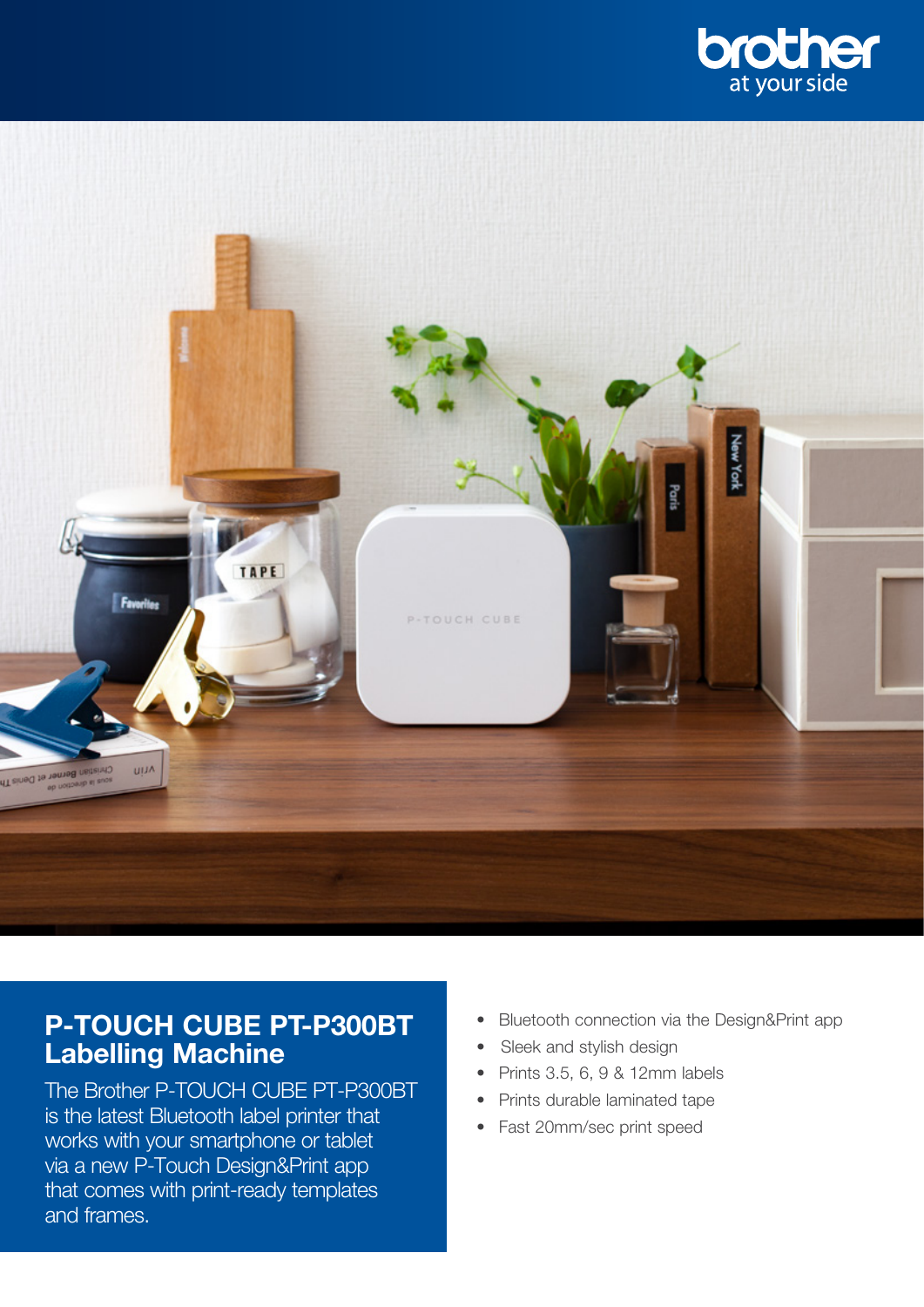### Organise your home with style with the P-TOUCH CUBE PT-P300BT

Try out the useful templates with pre-made labels and pattern designs. From labeling file folders, cables and wires, to making gift tags and scrapbook pages, there are more uses than ever for the P-TOUCH CUBE PT-P300BT.



# P-touch Design&Print App

Tested to work with Android\* and Apple iOS\*, the Design&Print app allows customisation and selection of fonts, designs and material to suit your preferences.

The app can even display the actual text and background colours in print preview mode!



\*Operating systems: Android (4.2 or newer) and Apple iOS (9 or newer) ^Batteries not included

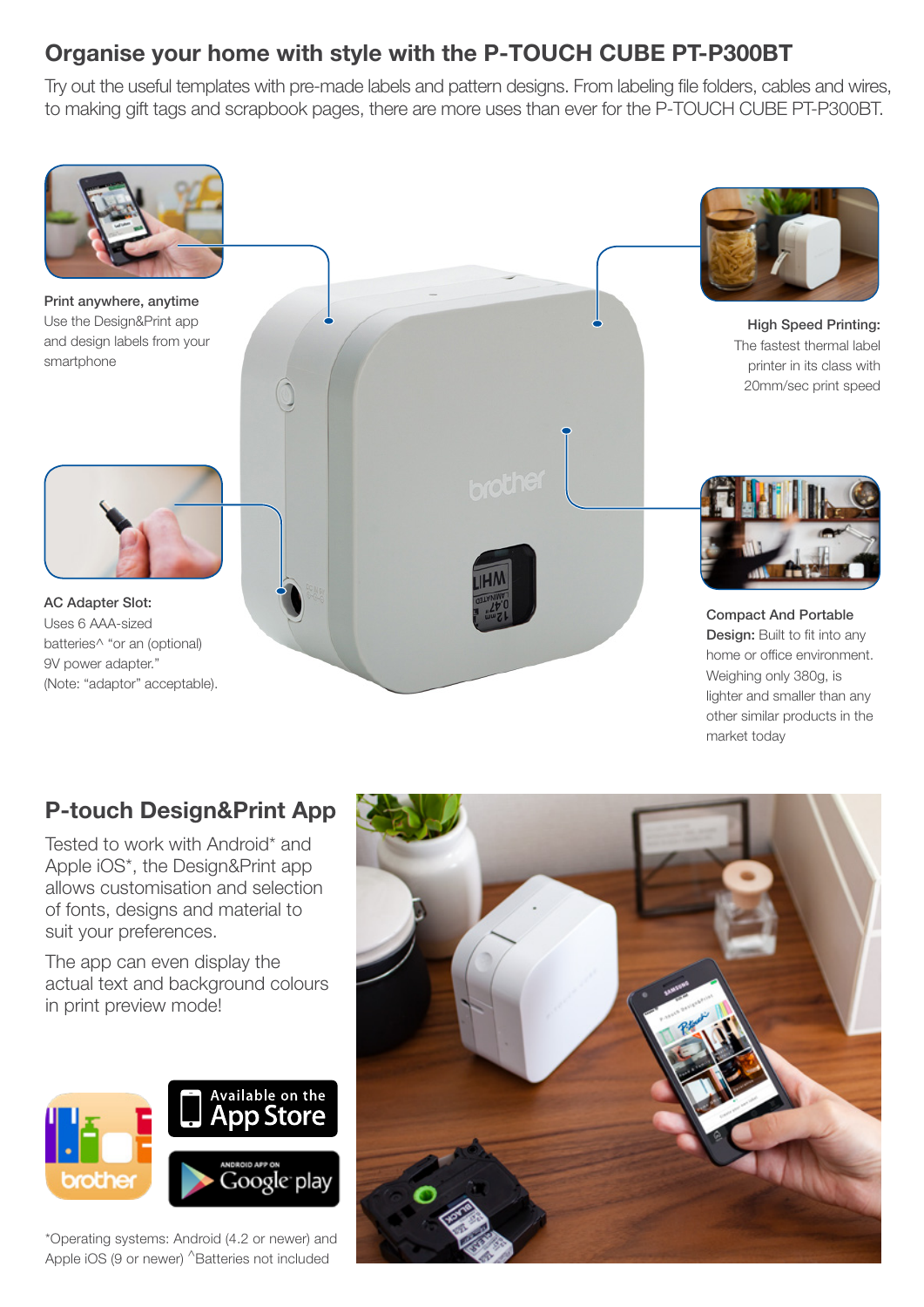### Expand your creativity with a great range of tapes

With a great range of different tapes to choose from the possiblities are endless. Create stylish ribbon, decorative and laminated durable tapes that will add extra flair to your home or office.

Ribbon Tape Range

Select from four choices of premium quality, beautiful satin ribbons. The gold characters on the ribbons are printed using thermal (heat transfer) technology meaning they do not fade or fall off, and can be integrated into clothing.









#### Decorative Pattern Tape Range

Add a personal touch with the durable and unique pattern tapes. With four options to choose from, your gifts will stand out from the rest.









# TZe Tape Range

Brother P-touch laminated TZe tapes consist of seven layers of materials, resulting in a thin yet extremely strong label. The thermal transfer ink is sandwiched between two protective layers of PET (polyester film), which protects the text against the effects of liquids, abrasion, temperature, chemicals and sunlight.

As the labels have been tested to the extreme, you can be confident of a professional quality label that has been designed to last.